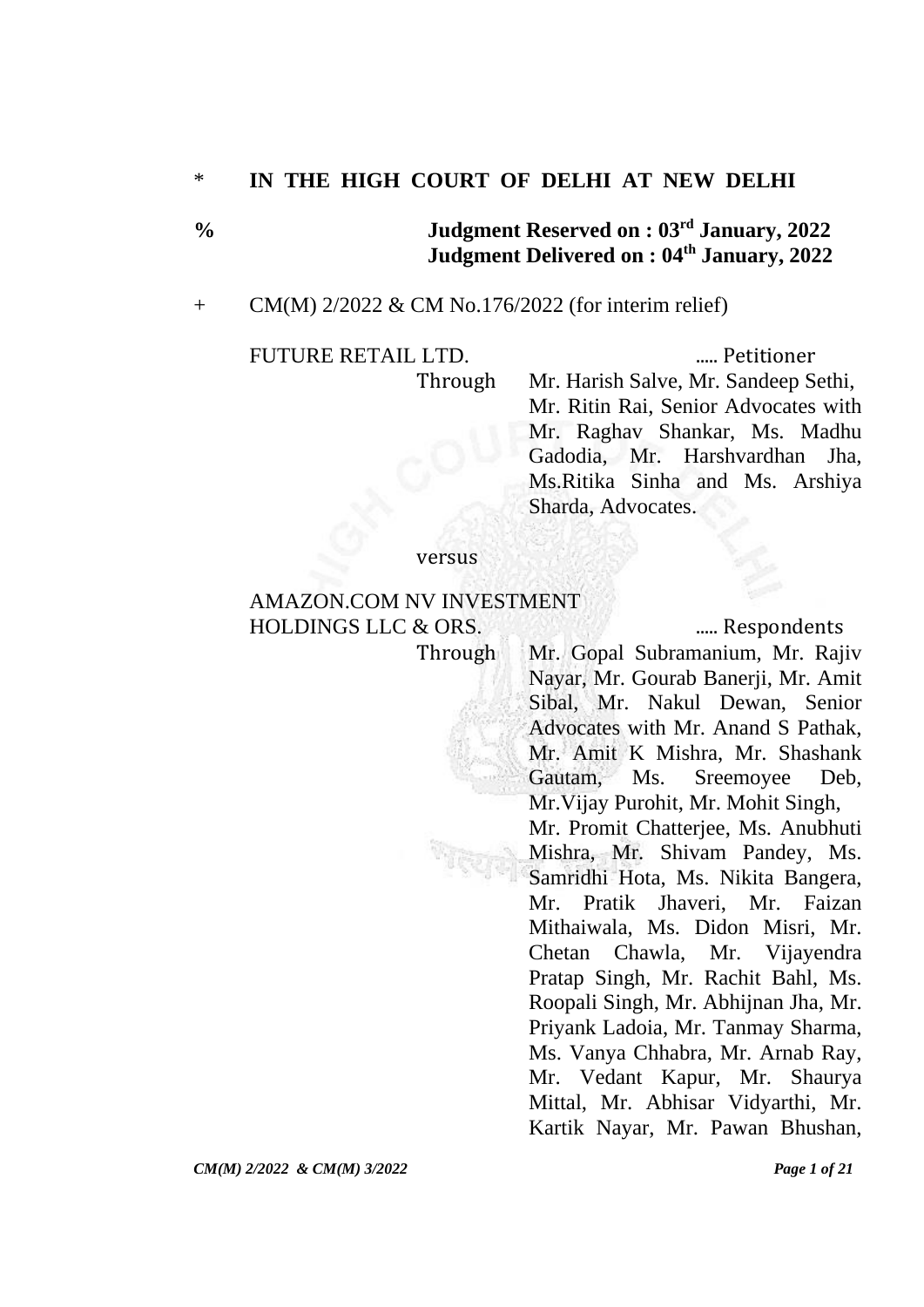Ms. Hima Lawrence, Ms. Ujwala Uppaluri, Mr. SP Mukherjee, Mr. TS Sundaram, Mr. Vinay Tripathi, Mr. Aishvary Vikram, Mr. Kaustubh Prakash, Ms. Anushka Shah, Ms. Neelu Mohan, Ms. Smriti Kalra and Ms. Manjira Dasgupta, Advocates for respondent No.1.

Mr. Mukul Rohatgi, Mr. Dayan Krishnan, Senior Advocates with Mr.Mahesh Agarwal, Mr. Rishi Agrawala, Mr. Karan Luthra, Mr.Pranjit Bhattacharya, Mr.Sanjeevi Seshadri and Mr. Ankit Banati, Advocates for respondents No.2 to 13.

#### + CM(M) 3/2022 & CM No.179/2022 (for stay)

FUTURE COUPONS PVT. LTD. & ORS. ....... Petitioners Through Mr. Mukul Rohatgi, Mr. Dayan Krishnan, Senior Advocates with Mr.Mahesh Agarwal, Mr. Rishi Agrawala, Mr. Karan Luthra, Mr.Pranjit Bhattacharya, Mr.Sanjeevi Seshadri and Mr. Ankit Banati Advocates.

# AMAZON.COM NV INVESTMENT HOLDINGS LLC & ANR. ..... Respondents

versus

Through Mr. Gopal Subramanium, Mr. Rajiv Nayar, Mr. Gourab Banerji, Mr. Amit Sibal, Mr. Nakul Dewan, Senior Advocates with Mr. Anand S Pathak, Mr. Amit K Mishra, Mr. Shashank Gautam, Ms. Sreemoyee Deb, Mr.Vijay Purohit, Mr. Mohit Singh,

*CM(M) 2/2022 & CM(M) 3/2022 Page 2 of 21*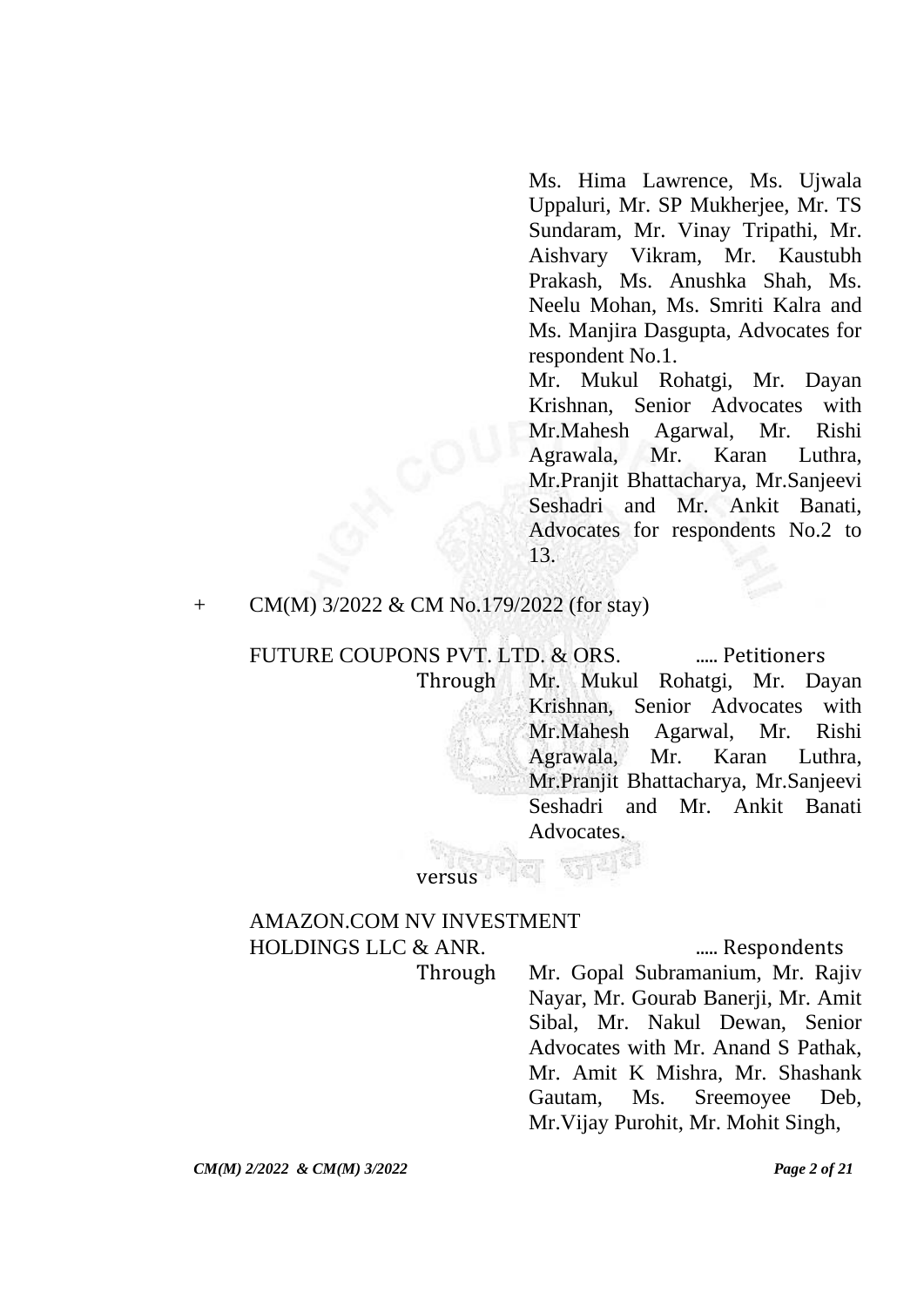Mr.Promit Chatterjee, Ms. Anubhuti Mishra, Mr. Shivam Pandey, Ms. Samridhi Hota, Ms. Nikita Bangera, Mr. Pratik Jhaveri, Mr. Faizan Mithaiwala, Ms. Didon Misri, Mr. Chetan Chawla, Mr. Vijayendra Pratap Singh, Mr. Rachit Bahl, Ms. Roopali Singh, Mr. Abhijnan Jha, Mr. Priyank Ladoia, Mr. Tanmay Sharma, Ms. Vanya Chhabra, Mr. Arnab Ray, Mr. Vedant Kapur, Mr. Shaurya Mittal, Mr. Abhisar Vidyarthi, Mr. Kartik Nayar, Mr. Pawan Bhushan, Ms. Hima Lawrence, Ms. Ujwala Uppaluri, Mr. SP Mukherjee, Mr. TS Sundaram, Mr. Vinay Tripathi, Mr. Aishvary Vikram, Mr. Kaustubh Prakash, Ms. Anushka Shah, Ms. Neelu Mohan, Ms. Smriti Kalra and Ms. Manjira Dasgupta, Advocates for respondent No.1.

Mr. Harish Salve, Mr. Sandeep Sethi, Mr. Ritin Rai, Senior Advocates with Mr. Raghav Shankar, Ms. Madhu Gadodia, Mr. Harshvardhan Jha, Ms.Ritika Sinha and Ms. Arshiya Sharda, Advocates for respondent No.2.

## **CORAM: HON'BLE MR. JUSTICE AMIT BANSAL**

# **JUDGMENT**

# **AMIT BANSAL, J.**

1. Both the present petitions filed under Article 227 of the Constitution of India arise out of the same arbitration proceedings tilted as *Amazon.com NV Investment Holdings LLC v. Future Coupons Private Limited*, being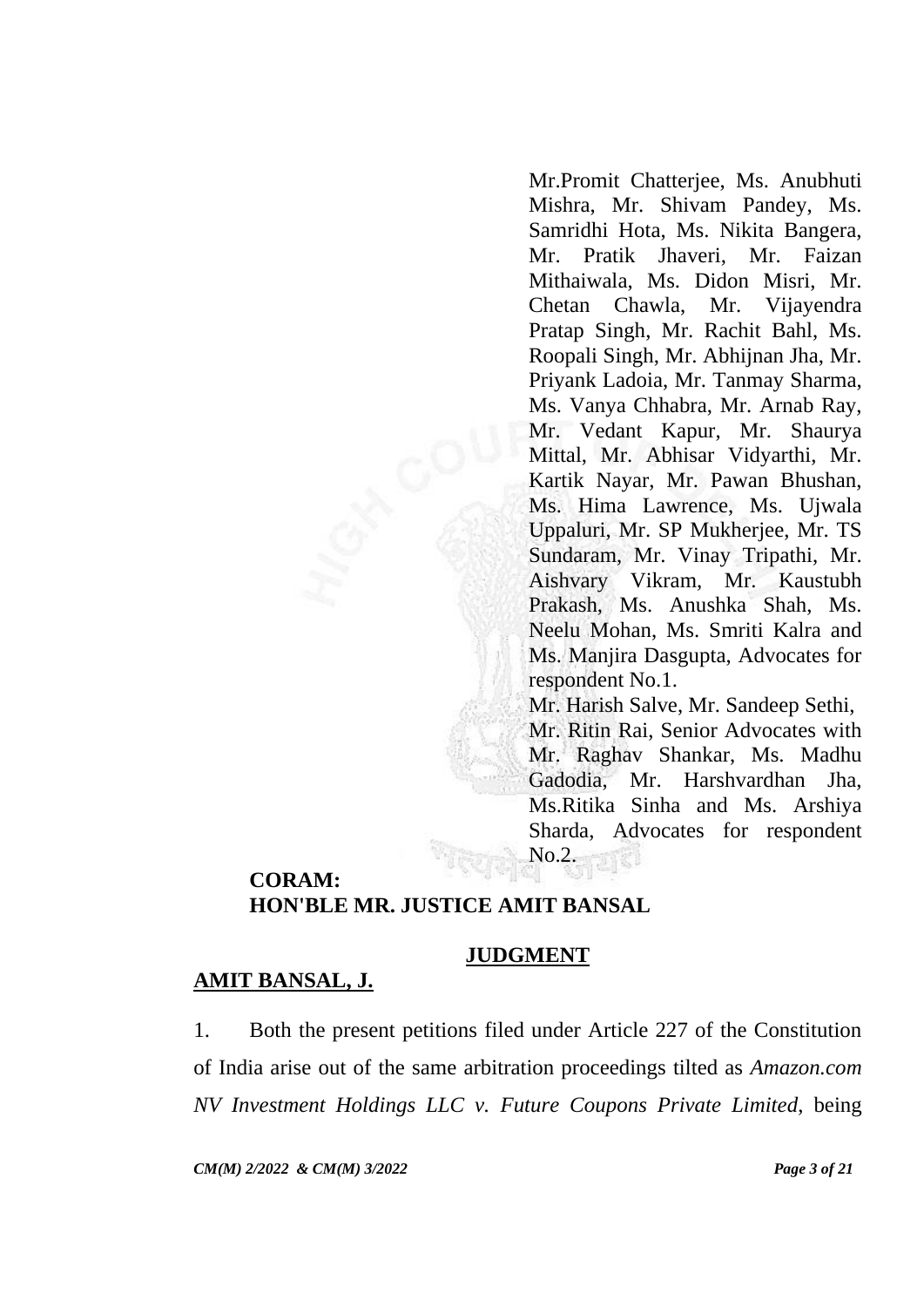SIAC Arbitration No.960 of 2020, involving, *inter alia*, (i) Amazon.com NV Investment Holdings LLC [hereinafter 'Amazon'], (ii) Future Coupons Private Limited [hereinafter 'FCPL']; and, (iii) Future Retail Limited [hereinafter 'FRL'].

2. The challenge in CM(M)  $3/2022$  is to the impugned orders dated  $29<sup>th</sup>$ December, 2021, 30<sup>th</sup> December, 2021 and 31<sup>st</sup> December, 2021 passed by the Arbitral Tribunal, whereas in  $CM(M)$  2/2022, the orders dated 29<sup>th</sup> December, 2021 and 30<sup>th</sup> December, 2021 passed by the Arbitral Tribunal have been impugned. In both the petitions, further relief is sought to declare the continuation of the arbitration proceedings as contrary to law and to direct the Arbitral Tribunal to decide the termination applications filed by the petitioners on 23rd December, 2021 before continuing with the arbitration proceedings.

3. The impugned order dated  $29<sup>th</sup>$  December, 2021 is in relation to the Procedural Order No.6 issued by the Arbitral Tribunal, whereby the Arbitral Tribunal has stated/observed that:

- (i) In view of the extensive preparations made for the hearing of the expert witnesses from  $05<sup>th</sup>$  January to  $08<sup>th</sup>$  January, 2022, the Arbitral Tribunal does not consider it correct to abandon the said hearing for hearing the termination applications filed on behalf of the petitioners.
- (ii) It is not clear whether or not the order dated  $17<sup>th</sup>$  December, 2021 of the Competition Commission of India (CCI) is appealable and hence, cannot form the basis for termination of the arbitration proceedings.
- (iii) In view of the strength of the legal team of the parties and the fact that the aforesaid dates in January, 2022 were fixed long time back, there is no reason to adjourn the said hearings.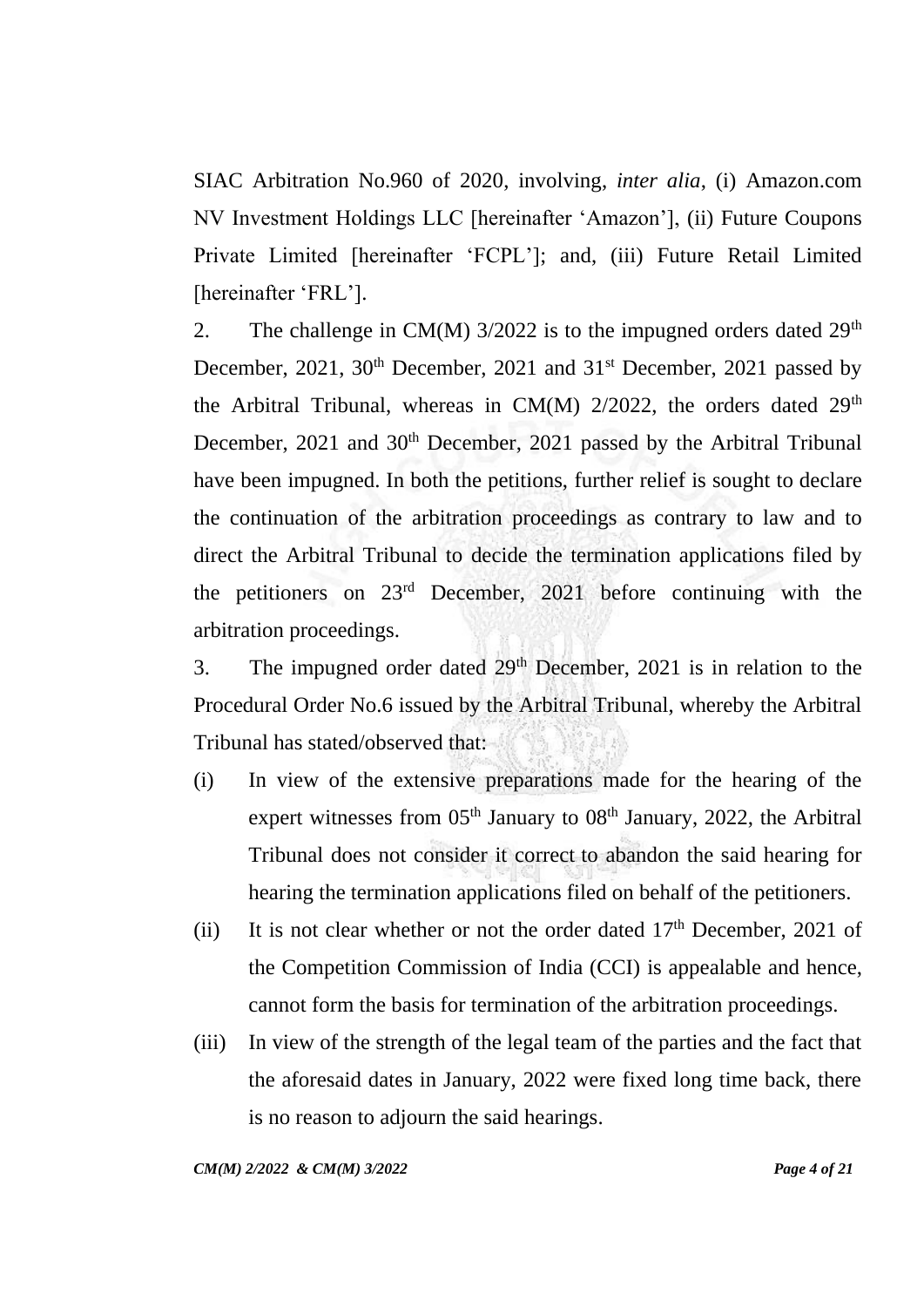(iv) The issue as to when to hear the termination applications is an issue of case management and therefore, the Arbitral Tribunal has the full discretion to decide when to hear the said applications.

4. The second impugned order dated  $30<sup>th</sup>$  December, 2021 is also stated to be in reference to Procedural Order No.6, whereby the Arbitral Tribunal has stated/observed that:

- (i) The Arbitral Tribunal has not taken any decision with regard to implications of the CCI order on the continuation of the said arbitration. What was expressed in the impugned order dated 29<sup>th</sup> December, 2021 was only the preliminary view of the Arbitral Tribunal so that the parties can address submissions accordingly.
- (ii) It was noted that the Arbitral Tribunal will give reasonable opportunity to all the parties to present their submissions on the matter of implication of the CCI order on the arbitration proceedings.
- (iii) In view of the parties being asked to file their written submissions in support of their respective contentions in respect of the termination applications, one day for hearing would be sufficient for the oral submission of the parties.
- (iv) Dates for hearing of the expert witnesses in January, 2022 were agreed by the parties until just before Christmas i.e.,  $25<sup>th</sup>$  December, 2021.
- (v) No prejudice would be caused to the petitioners if the hearing on the termination applications be conducted after the hearing on the parties' expert witnesses on damages.
- (vi) If the petitioners are successful in their request for termination of arbitration, the option to claim costs would also be available for them.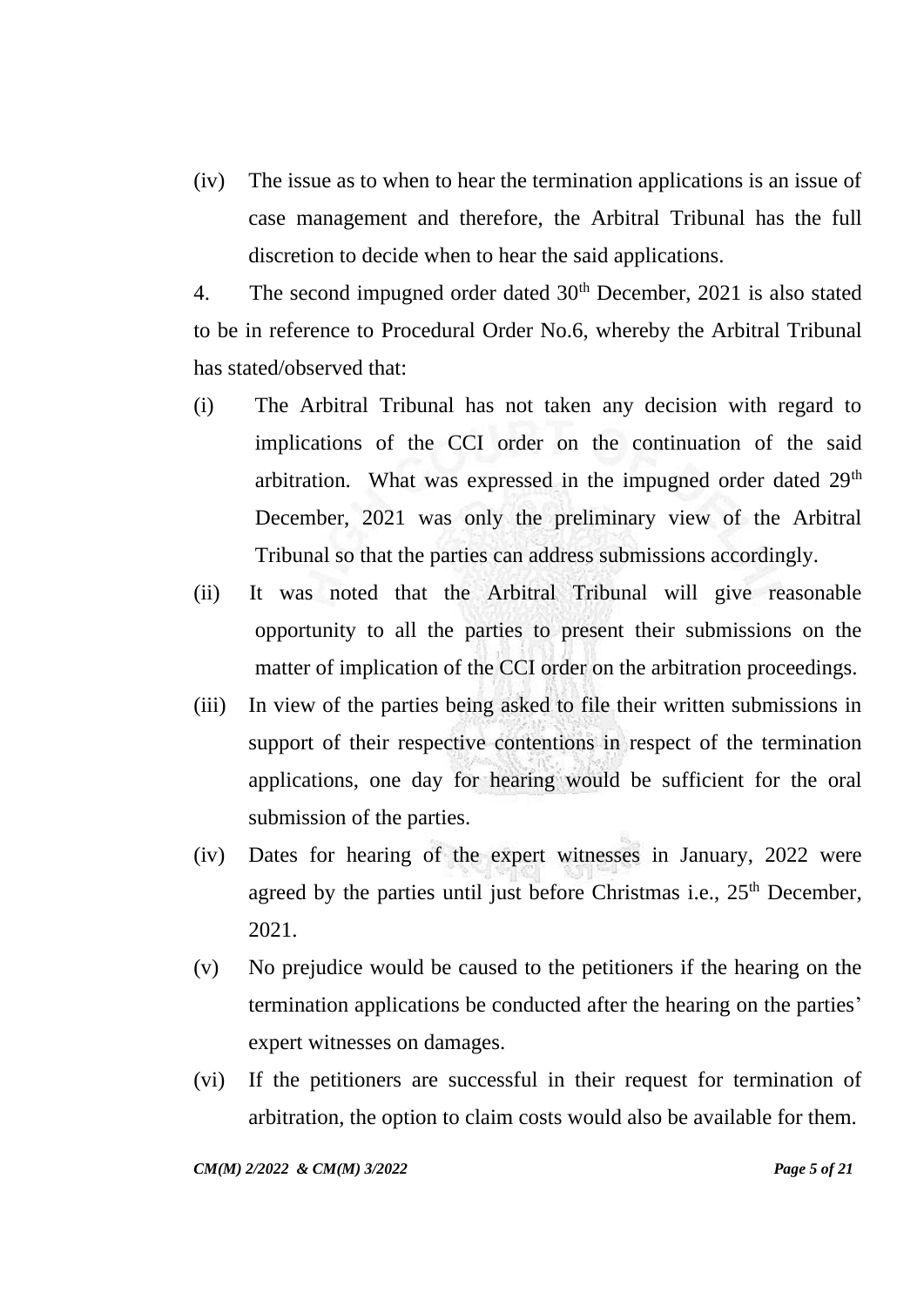- (vii) The Arbitral Tribunal had offered to hear the termination applications on 04th January, 2022 by adding an extra day. However, since the lead counsel of FRL was not available on the said date, the hearing could not be scheduled on 04<sup>th</sup> January, 2022.
- (viii) An endeavour would be made to find dates before May, 2022 for hearing on the termination applications.

5. The impugned order dated  $31<sup>st</sup>$  December, 2021 is actually an email from the Arbitral Tribunal to the counsel for FCPL clarifying that the impugned order/email sent by the Arbitral Tribunal on  $30<sup>th</sup>$  December, 2021 to FRL be also taken as a response to FCPL.

6. Mr. Mukul Rohatgi, senior counsel appearing on behalf of FCPL in CM(M) 3/2022 assailed the aforesaid impugned orders of the Arbitral Tribunal and made the following submissions:

- (i) The application filed by the FCPL under Section  $32(2)(c)$  of the Arbitration and Conciliation Act, 1996 [hereinafter 'Arbitration and Conciliation Act'] goes to the very root of the matter and therefore, ought to be decided at the outset without further continuing with the arbitration proceedings. In the event that the termination applications are allowed, there would be no requirement for proceeding with the hearing of the expert witnesses.
- (ii) The said application is not based on a mere averment but is in fact based on an order dated  $17<sup>th</sup>$  December, 2021 passed by a statutory authority, CCI, in terms of which the earlier approval granted by the CCI in respect of the agreement between FCPL and Amazon has been kept in abeyance as the same was held to be obtained by fraud and costs of Rs.2,00,00,00,000/- were imposed on Amazon.

*CM(M) 2/2022 & CM(M) 3/2022 Page 6 of 21*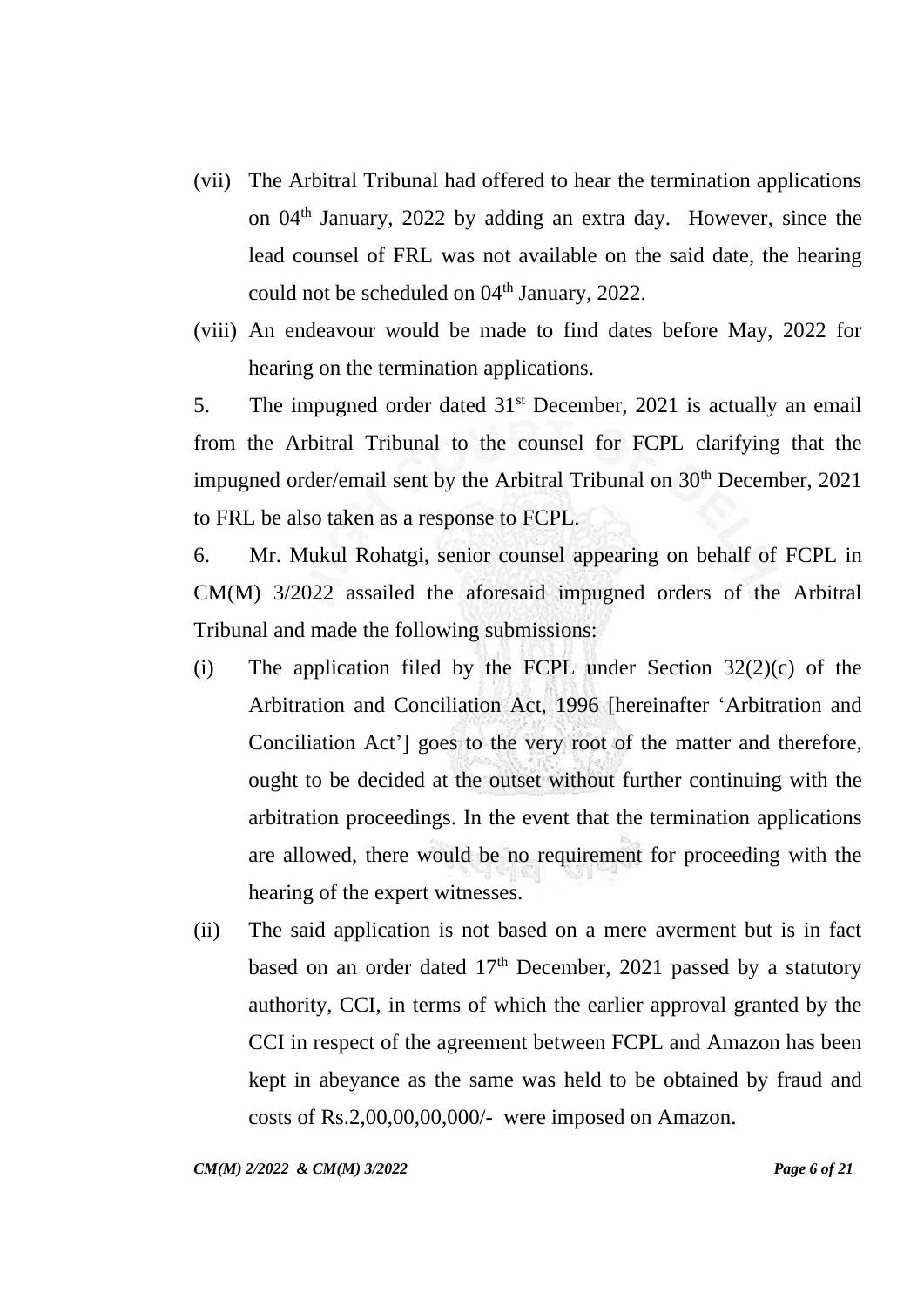- (iii) In light of the aforesaid order passed by the CCI, the agreement itself between Amazon and FCPL, which contains the arbitration clause, would not survive and therefore, the arbitration proceedings have to be terminated.
- (iv) One day may not be sufficient for hearing the termination applications, as culled out by the Arbitral Tribunal.
- 7. Mr. Harish Salve, senior counsel appearing on behalf of FRL in CM(M) 2/2022 made the following submissions:
- (i) The Arbitral Tribunal has consistently violated the principle of equal opportunities as mandated in Section 18 of the Arbitration and Conciliation Act.
- (ii) The Arbitral Tribunal has itself, in its email dated  $22<sup>nd</sup>$  December, 2021, noted that the expert reports filed on behalf of the claimant are not backed by any pleadings or submissions on legal principles and had therefore, directed the claimant to file a short synopsis on the applicable legal principles for violation of the losses allegedly suffered by the claimant as a result of various breaches of the contract committed by the respondents. Amazon was directed to file the said submissions by 28<sup>th</sup> December, 2021 and FRL was directed to file its reply by 01<sup>st</sup> January, 2022.
- (iii) The law firm representing FRL had brought to the attention of the Arbitral Tribunal that some lawyers of their firm working on the present matter have tested positive for COVID-19. Therefore, the Arbitral Tribunal was requested to defer the hearing of the expert witnesses, as scheduled for the month of January, 2022 and instead take up the termination application filed on behalf of the petitioner for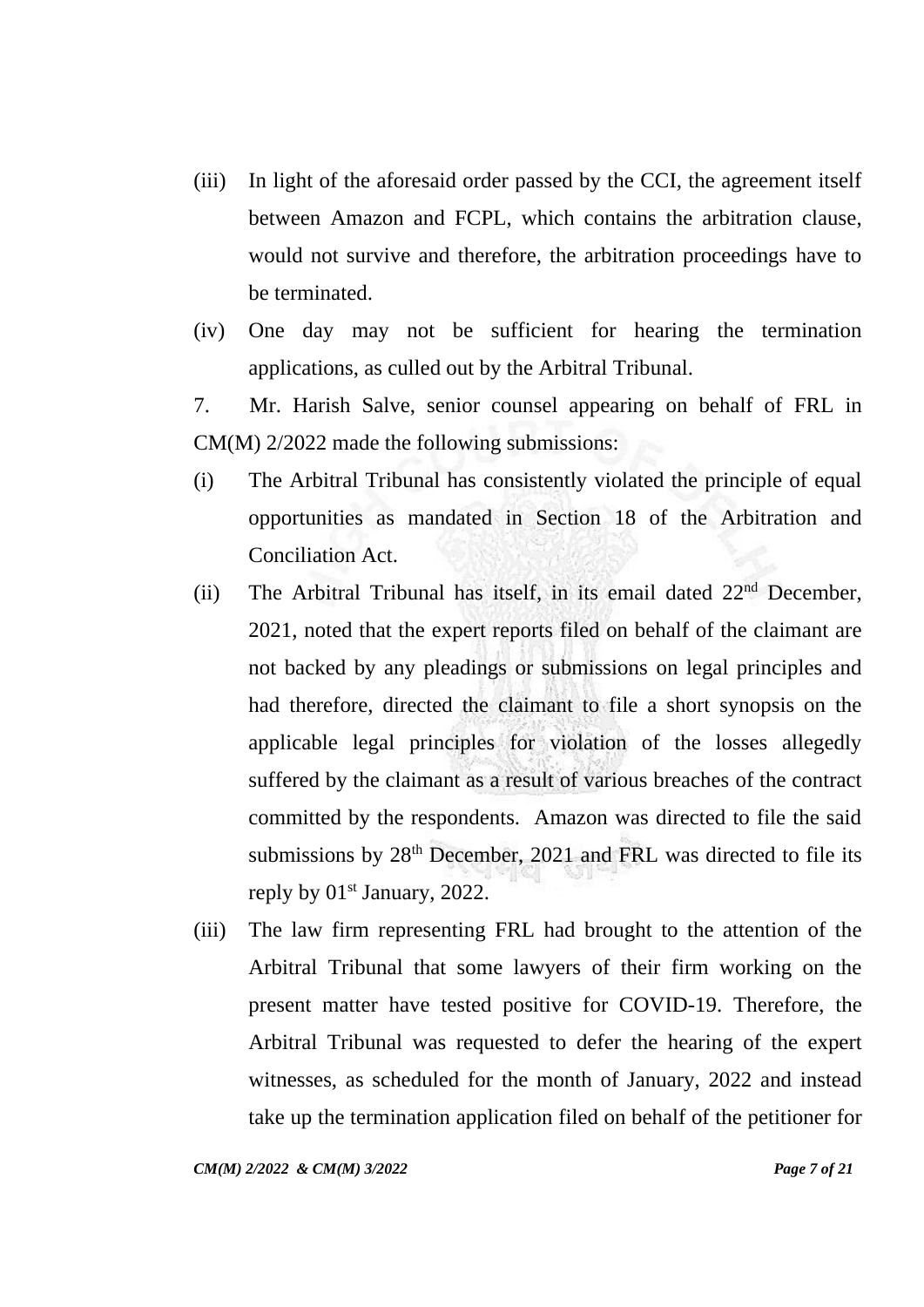hearing on the said dates. In this regard, reference is made to the emails dated 28<sup>th</sup> December, 2021 and 31<sup>st</sup> December, 2021 sent by lawyers of FRL to the Arbitral Tribunal.

(iv) Hearing of the expert witnesses scheduled for  $05<sup>th</sup>$  to  $08<sup>th</sup>$  January, 2022 be adjourned and instead the aforesaid dates be utilized for hearing on the termination applications filed on behalf of both the petitioners.

8. Mr. Gopal Subramanium, senior counsel appearing on behalf of Amazon made the following submissions:

- (i) The present petitions under Article 227 of the Constitution of India are not maintainable.
- (ii) The present petitions have been filed only to delay the on-going arbitration proceedings between the parties.
- (iii) The reports of the two experts were filed as far back as on  $09<sup>th</sup>$  and 10<sup>th</sup> October, 2021 and so, there was ample time for the petitioners to prepare for the cross-examination.
- (iv) The dates in January, 2022 for hearing of the expert witness were fixed as far back as on 13<sup>th</sup> October, 2021.
- (v) The experts from both sides, scheduled to appear on the said dates in January, 2022, would be from different parts of the world and therefore, it would cause a lot of inconvenience if the aforesaid scheduled dates are cancelled/postponed.
- (vi) The Arbitral Tribunal has, throughout, been accommodative towards various requests made by the petitioners and therefore, it is wrong to state that equal opportunity has not been provided to the petitioners. The Arbitral Tribunal was willing to hear the termination applications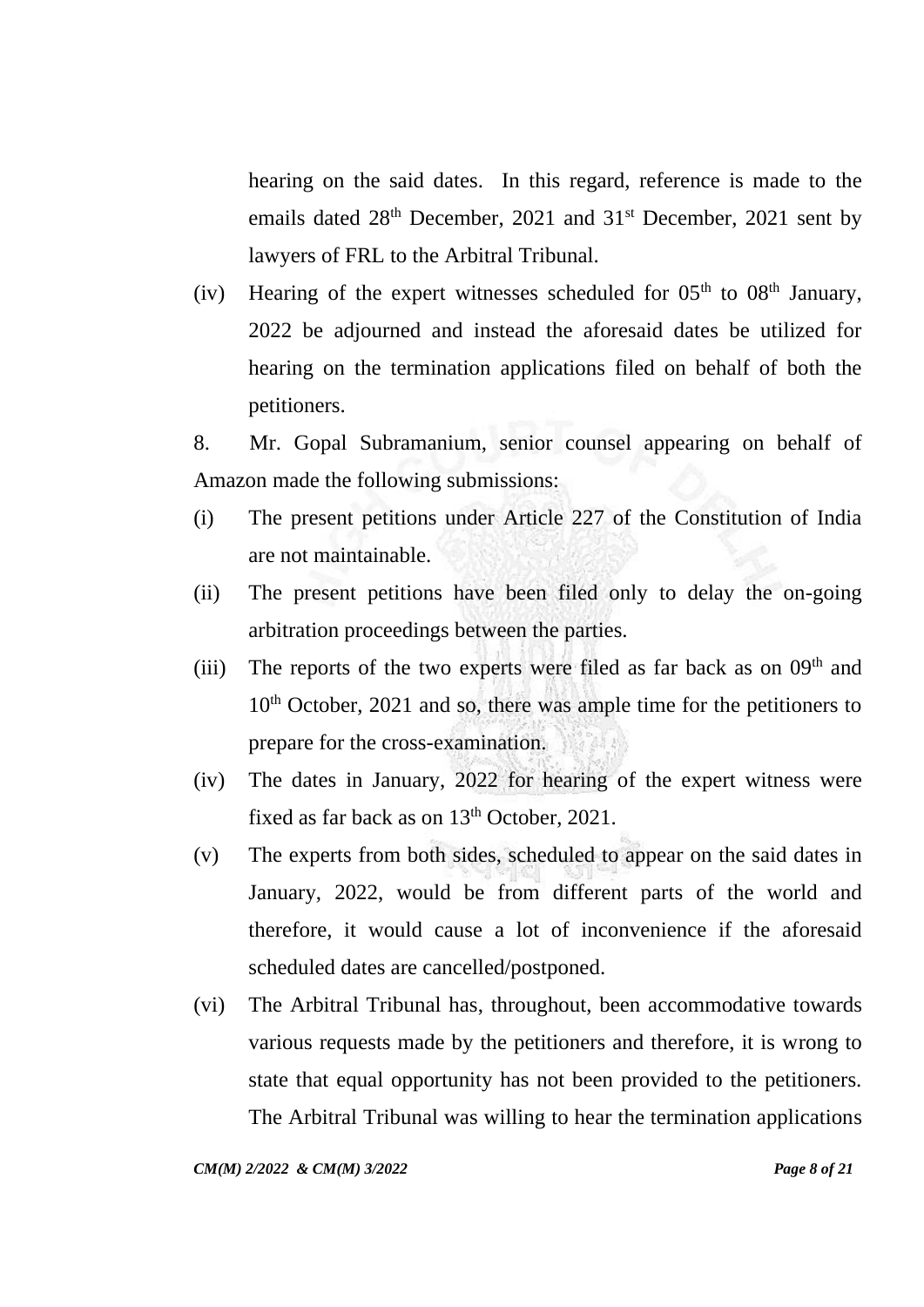on 04th January, 2022 itself, before the dates for hearing of expert witnesses. However, the same could not be scheduled on account of non-availability of the lead counsel for FRL.

- (vii) The date for hearing on the termination applications has been fixed on  $08<sup>th</sup>$  January, 2022 so as to give sufficient time for the parties to file written submissions.
- (viii) The Arbitral Tribunal has the full discretion to decide upon the procedural aspects of the arbitration.

9. Mr. Amit Sibal, senior counsel appearing on behalf of Amazon states that:

- (i) The grievance of FCPL stands redressed with the subsequent email dated  $01<sup>st</sup>$  January, 2022, wherein the date of  $08<sup>th</sup>$  January, 2022 has been fixed for oral hearing on the termination applications. Amazon has already filed its reply on merits on 29<sup>th</sup> December, 2021 to the application for termination.
- (ii) Substantial progress has already been made in the arbitration proceedings and bulk of hearings have already been completed.
- (iii) The hearing schedule in January, 2022 in respect of the expert witnesses, is to determine the quantum of damages, which is the alternate relief claimed in the arbitration proceedings by Amazon.

10. In rejoinder, it is submitted on behalf of the senior counsels for the petitioners that the Arbitral Tribunal itself expressed difficulty in understanding the expert evidence and also acknowledged the fact that there were no pleadings in support of the said expert evidence. Therefore, it is reiterated that no prejudice would be caused if the hearing scheduled in January, 2022 for the expert witnesses is not postponed and instead, the said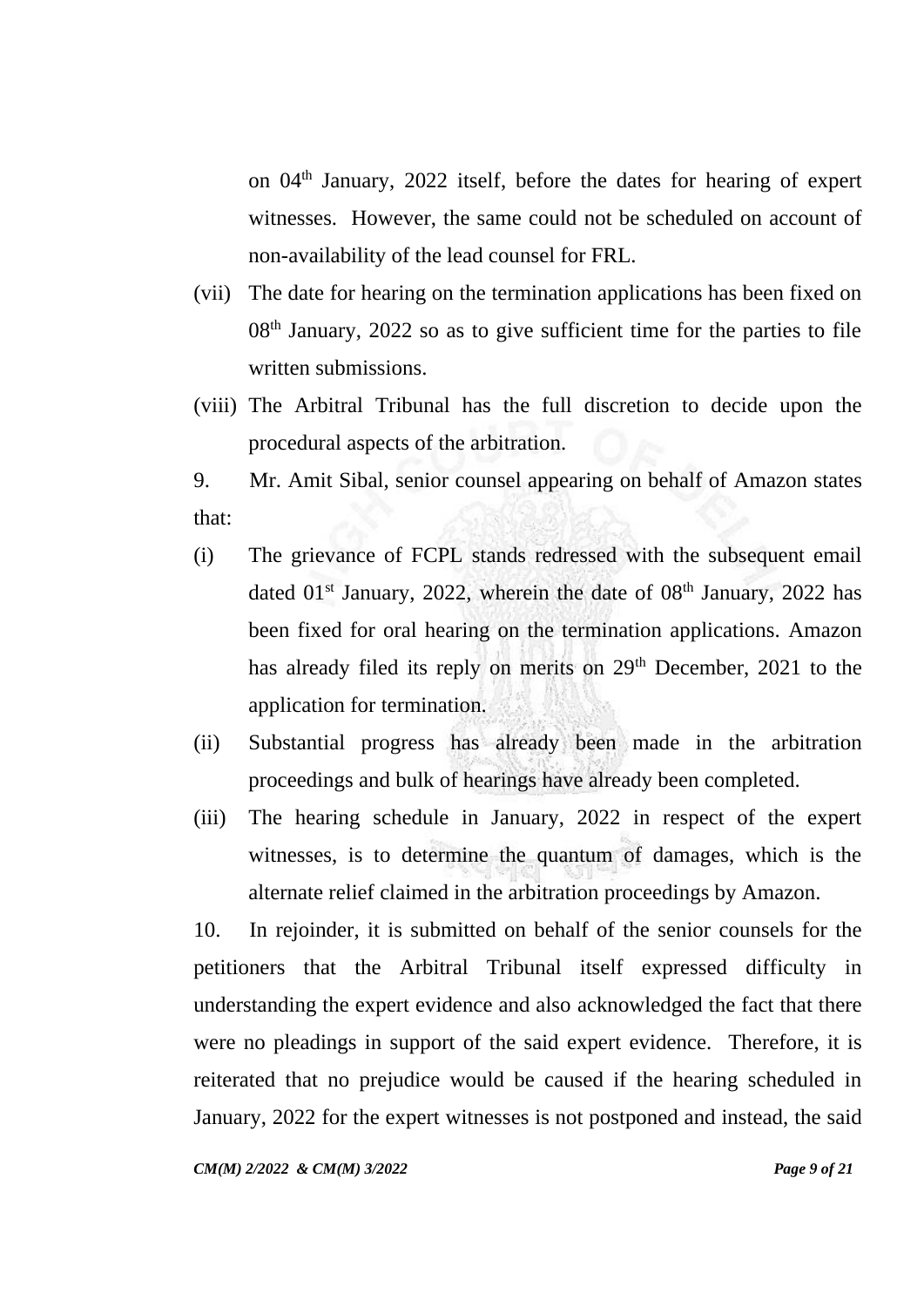dates are utilized for hearing the termination applications filed on behalf of the petitioners.

11. I have heard the senior counsels appearing on behalf of all the parties and considered the rival submissions.

12. The grievance of the petitioners is that in terms of the impugned orders dated 29<sup>th</sup> December, 2021 and 30<sup>th</sup> December, 2021, no date has been fixed for a hearing on the termination applications. However, the said grievance of the petitioners stands redressed by the subsequent email dated  $01<sup>st</sup>$  January, 2022 of the Arbitral Tribunal (placed on record before this Court as a part of the additional affidavit filed on behalf of the petitioners in CM(M)  $3/2022$ ), in terms of which the date of  $08<sup>th</sup>$  January, 2022 has been fixed for hearing on the termination applications. The relevant part of the said email is extracted below:

*3. The current position is that, despite the Tribunal's previous offers to accommodate each Party's demands, we have not reached consensus owing to various factors which are apparent from the correspondence. Hence the Tribunal's current position remains as stated in (i) Procedural Order No. 6 dated 14 November 2021, (ii) Procedural Order No. 7 dated 20 December 2021, and (iii) the Tribunal's email of 29 December 2021, which still bind the Parties to appear for the Experts Hearing from 5 to 8 January 2022.* 

*4. That said, the Tribunal is prepared to try and accommodate to the extent possible the concerns of each Party, and makes the following proposal for consideration.* 

*4.1 The Tribunal will set aside one day of the 4-day hearing to receive oral submissions on the Termination Applications, and that day will be Saturday, 8 January 2022.* 

*4.2 The choice of 8 January 2022 for this oral hearing is to enable the Parties to make written submissions in advance of the oral* 

*"* 

*…*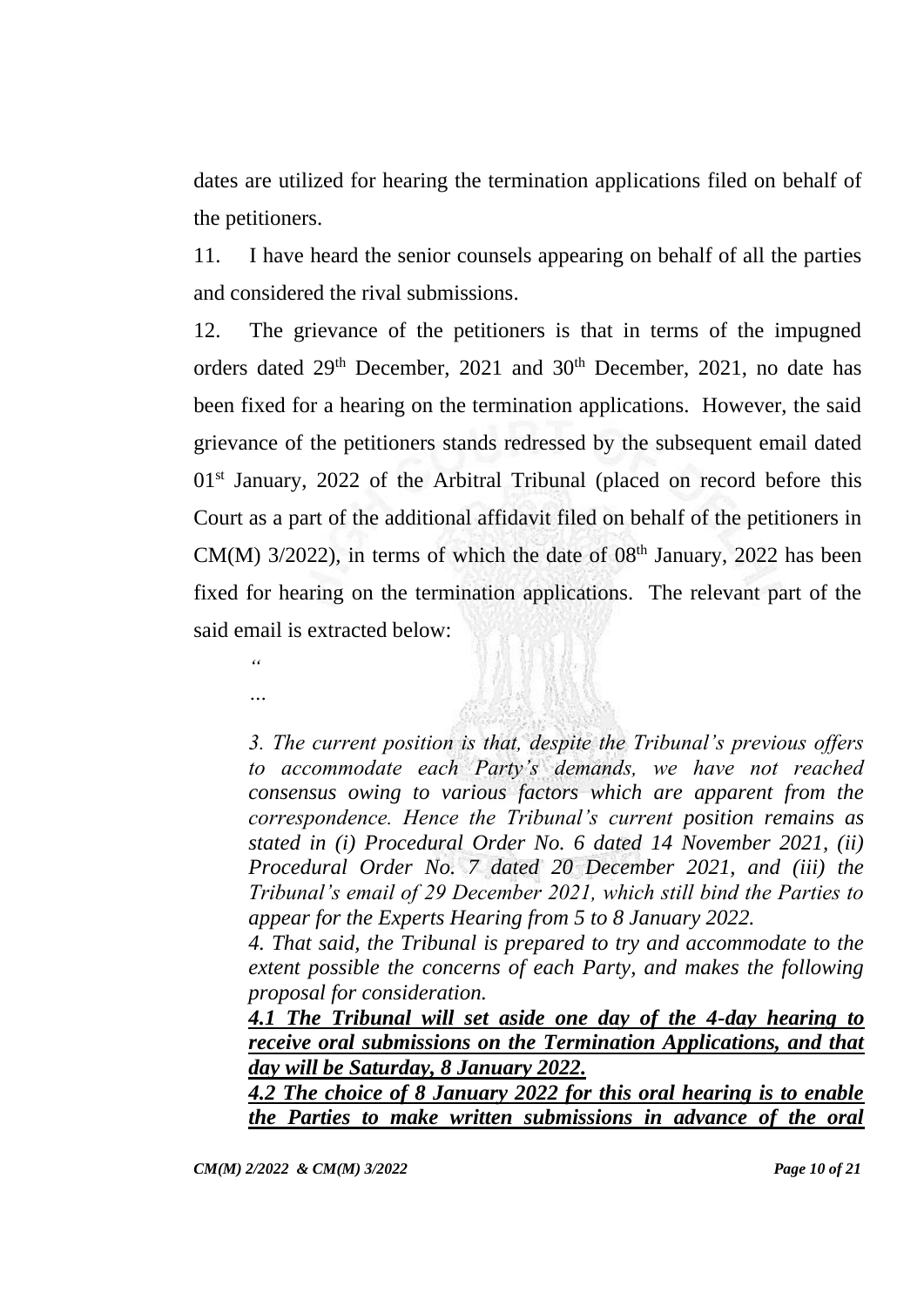*hearing. Respondent No. 2 and Majority Respondents shall file and serve their respective submissions by 7 pm IST on Tuesday, 4 January 2022, and Claimant shall file its submissions by 7 pm IST on Thursday, 6 January 2022.* 

*4.3 If, at the end of the hearing on 8 January 2022, the Tribunal is persuaded that further submissions on the Termination Applications would assist it in reaching its decision, the Tribunal may either order further written submissions to be filed or find another day for further oral submissions after hearing the Parties. 4.4 The remaining 3 days (i.e. 5 to 7 January 2022) will be dedicated* 

*to the Experts Hearing, with some modifications in the hearing procedures previously discussed."*

13. A perusal of the aforesaid email amply demonstrates that the Arbitral Tribunal has been accommodating towards all parties. This is evident from the fact that the Arbitral Tribunal has cut short the scheduled four days' hearing of the expert witnesses to three days and the fourth day i.e.,  $08<sup>th</sup>$ January, 2022, has been fixed for oral hearing on the termination applications filed by the petitioners. It is to be noted, that earlier, the date for hearing of the termination applications was fixed for 04<sup>th</sup> January, 2022 but on account of the non-availability of the lead counsel of FRL, the said hearing could not be scheduled on  $04<sup>th</sup>$  January, 2022. It is further noted by the Arbitral Tribunal that if further oral submissions are required to be made, the Tribunal would find another date for the said purpose.

14. The other grievance of FCPL in CM(M) 3/2022 is that the Arbitral Tribunal is continuing with the scheduled hearings from  $05<sup>th</sup>$  January to  $07<sup>th</sup>$ January, 2022 in respect of the expert witnesses of the parties, while deferring the hearing on the termination application filed on behalf of FCPL. The contention of Mr. Rohatgi is that the hearing of the termination applications should have taken priority over the hearings of the expert witnesses as the said applications go to the very root of the matter and the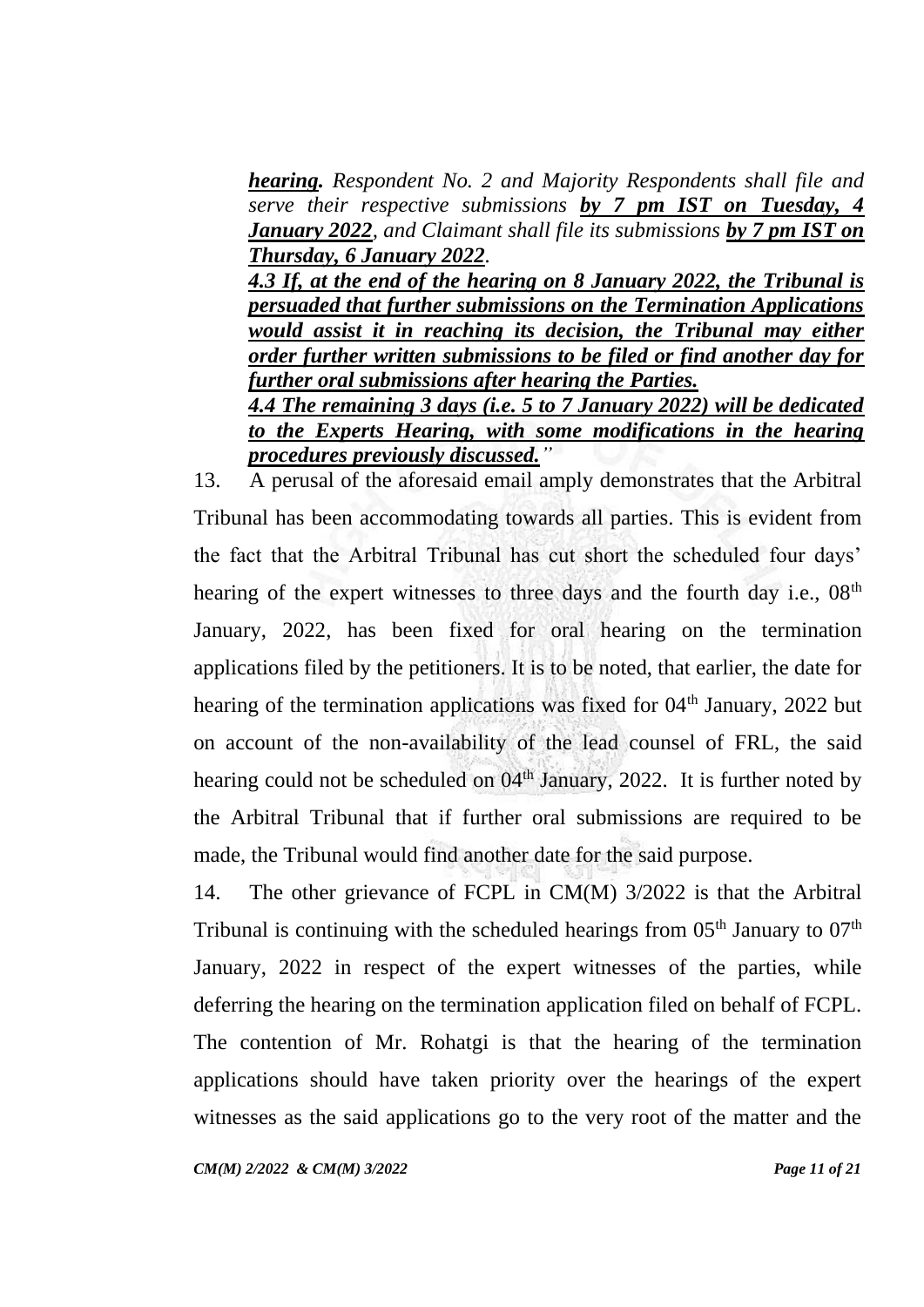arbitration proceedings would not survive if the aforesaid applications filed on behalf of the petitioners were allowed. I do not find merit in this submission. Just because the hearing of the termination applications is scheduled for a date after the hearings of the expert witnesses does not mean that the Arbitral Tribunal is not willing to consider the said applications on merits or is discounting the merits of the said applications. It is in the sole discretion of the Arbitral Tribunal to decide whether the termination applications should be heard before or after the hearings of the expert witnesses. A perusal of the record shows that the Arbitral Tribunal has given cogent reasons for scheduling the hearing of the termination applications on  $08<sup>th</sup>$  January, 2022. This was to enable the parties to make written submissions in advance of the said hearing*.* Therefore, no prejudice would be caused to the petitioners if the hearing of the termination applications is conducted on  $08<sup>th</sup>$  January, 2022. In any event, it is not for this Court to interfere with the scheduling of the arbitration proceedings as sought in the present case.

15. This Court does not find merit in the contention of the petitioners that one day may not be sufficient for oral hearing on the termination applications. In this regard it may be noted that the Arbitral Tribunal has directed the parties to make detailed written submissions in advance. Clearly, this is to reduce the time for making oral submissions. In any case, the Arbitral Tribunal has observed that in the event that the hearing is not concluded in one day, another date will be fixed for the said purpose. Further, the impugned order dated 30<sup>th</sup> December, 2021 stipulates that in the event that the petitioners succeed in their request for termination of the arbitration, they would be entitled to claim costs. Therefore, in my *prima*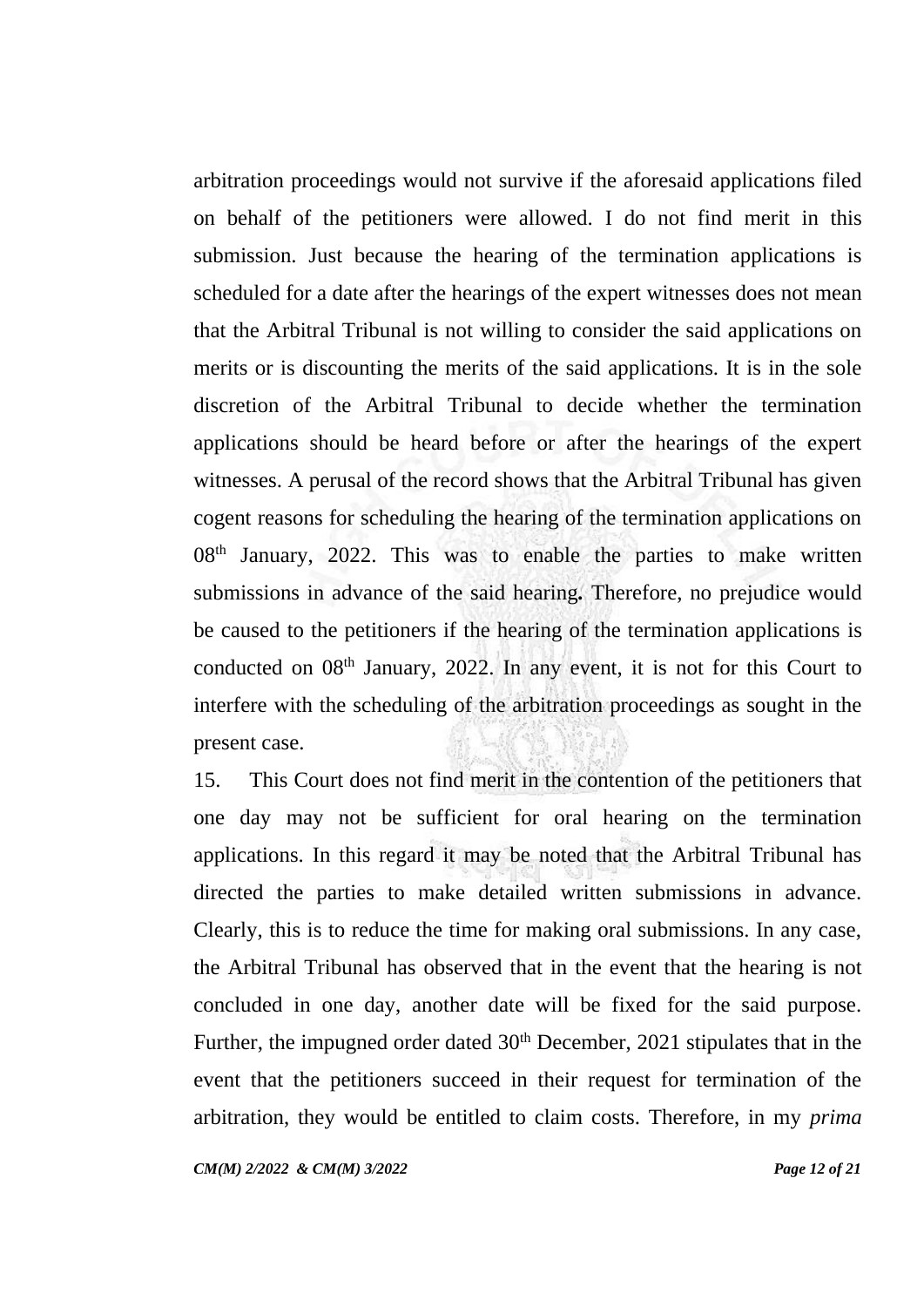*facie* view, there is nothing to suggest that the Arbitral Tribunal has denied equal opportunity to the parties or that the Arbitral Tribunal has not been accommodating towards requests of the petitioners.

16. It is a matter of common knowledge that in international commercial arbitrations involving parties as well as specialist arbitrators from different jurisdictions, it is difficult to schedule dates and therefore, the requests of the parties to adjourn or postpone the dates fixed much in advance are generally not acceded to. In the present case, Amazon is a foreign entity, whereas the Future Group Companies are Indian companies. As submitted by the parties in the course of oral submissions, two of the arbitrators are based in Europe and the Chairman of the Arbitral Tribunal is based in Singapore. It is common ground that the experts, whose hearings are scheduled in January, 2022, are also from different parts of the world.

17. As regards the submission made on behalf of FRL that the expert evidence sought to be led on behalf of Amazon is not backed by pleadings, the Arbitral tribunal has, in paragraph 7 of the impugned order of  $30<sup>th</sup>$ December, 2021, adequately dealt with the contention as under:

*"7. The Tribunal does not consider it appropriate to address at this stage Respondent No. 2's assertions regarding the admissibility of Claimant's damages evidence. These matters will be addressed in the Tribunal's award, as required. However, the Tribunal would briefly note as a general observation that the contents of pleadings are a matter of discretion for counsel drafting those pleadings. If opposing counsel considers that the pleadings as drafted are objectionable for any reason, it is open to opposing counsel to make appropriate applications. In the present case, the Tribunal does not recall any applications by any Counsel for Claimant to supplement or clarify its pleadings. It was the Tribunal which was having difficulty in understanding Claimant's expert reports without the benefit of having had Claimant's approach to relief as a whole sufficiently clarified.* 

*CM(M) 2/2022 & CM(M) 3/2022 Page 13 of 21*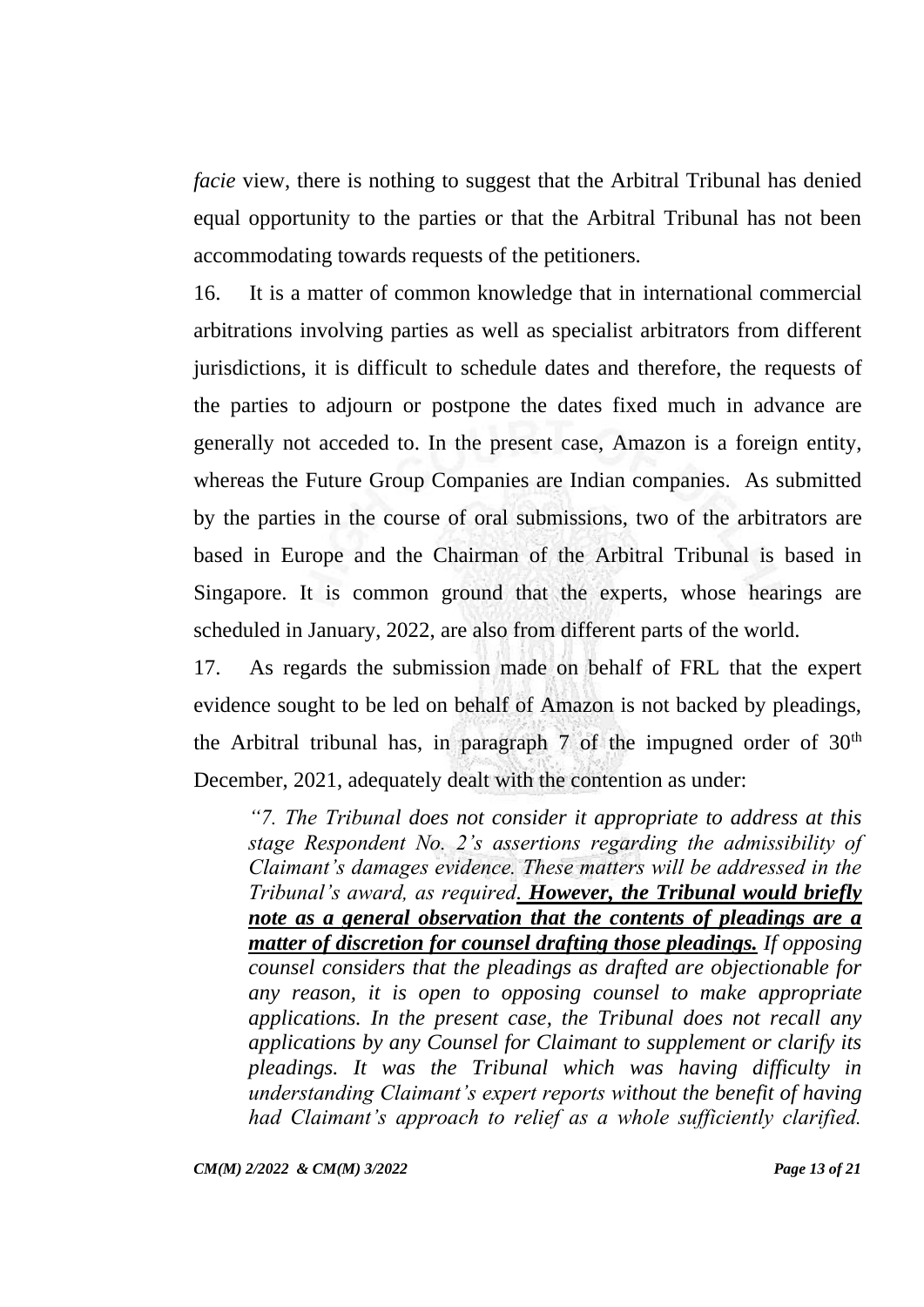*Accordingly, the Tribunal made its PO 8 on 22 December 2021 to direct a supplementary submission on applicable legal principles for the valuation of the losses suffered by Claimant as a result of the various Respondents' alleged breaches of contract. The Tribunal would also note that Respondents did not object to this procedure at the time. The Tribunal may add that, in arbitration, pleadings have less significance than in litigation: what matters is that both parties are made reasonably aware of the opposing party's case in order to have a proper opportunity of meeting that case. Whether the information about Claimant's case on relief is given by way of pleading or by an oral submission (in an opening statement), or in written submissions before the evidentiary hearing, is not a material issue. What matters is the adequacy of the information provided to ensure that the Tribunal is made aware of all the necessary information and arguments on both sides to arrive at a properly informed decision."*

18. Keeping the aforesaid in mind, this Court finds no infirmity in the decision of the Arbitral Tribunal in not postponing the hearings of the expert witnesses scheduled in January, 2022. In the opinion of this Court, acceding to such a request for adjournment, is bound to derail the arbitration proceedings as it would be very inconvenient and cumbersome to schedule fresh dates for the arbitration proceedings, taking into account the availability of all arbitrators as well as the experts.

19. It has been submitted on behalf of FRL in CM(M) 2/2022 that some of the lawyers representing the said petitioners have tested positive for COVID-19, and therefore, the preparations for the examinations scheduled in January, 2022 have been adversely affected. This is an unfortunate development. However, in my view, the same cannot be a ground for postponement of hearings, the dates of which were fixed a long time ago, taking into account the convenience of the parties and giving ample time to prepare in respect thereof. It is to be noted that the COVID-19 pandemic is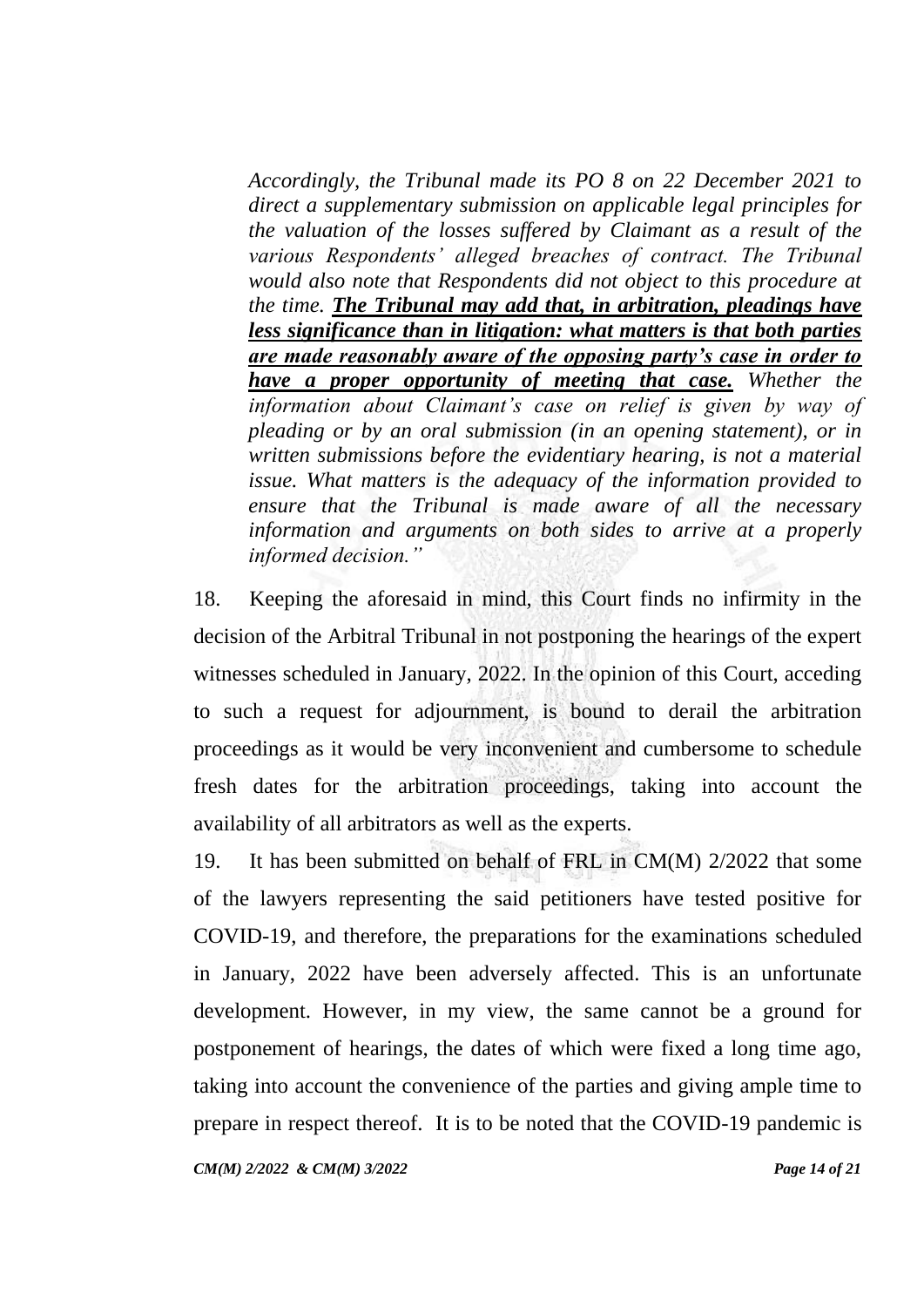a reality that the world has been living with for the last two years and may continue to live with for the near foreseeable future. Therefore, the business community at large as well as professionals, including lawyers/law firms, would have to learn to live with this reality and continue with their regular professional and business activities, subject of course, to any regulations that may be imposed by state/national governments. Court hearings as well as hearings in arbitrations have been successfully conducted in this period of two years through the virtual mode. A lot of conferences and meetings, where physical presence of parties was required earlier, have now given way to virtual conferences, which have proven to be almost as effective as physical hearings/conferences. Even as of today, when COVID-19 cases are on the rise in India, Courts in the country, including the Supreme Court of India, continue to function, albeit through the virtual mode. Functioning during the COVID-19 pandemic is a reality that lawyers, judges and arbitrators have had to come to terms with.

20. It has been noted in the impugned order dated  $30<sup>th</sup>$  December, 2021 that till before Christmas of 2021, the petitioners did not make any request for rescheduling the dates. All the parties in the present arbitration proceedings are big corporations and have a battery of lawyers representing them before multiple fora. Even if some of the lawyers have tested positive for COVID-19, it can be duly expected that the parties and their law firms would endeavour to make alternate arrangements. An adjournment at the last minute cannot be sought in respect of an international commercial arbitration of this magnitude, involving arbitrators, counsels and experts from different jurisdictions.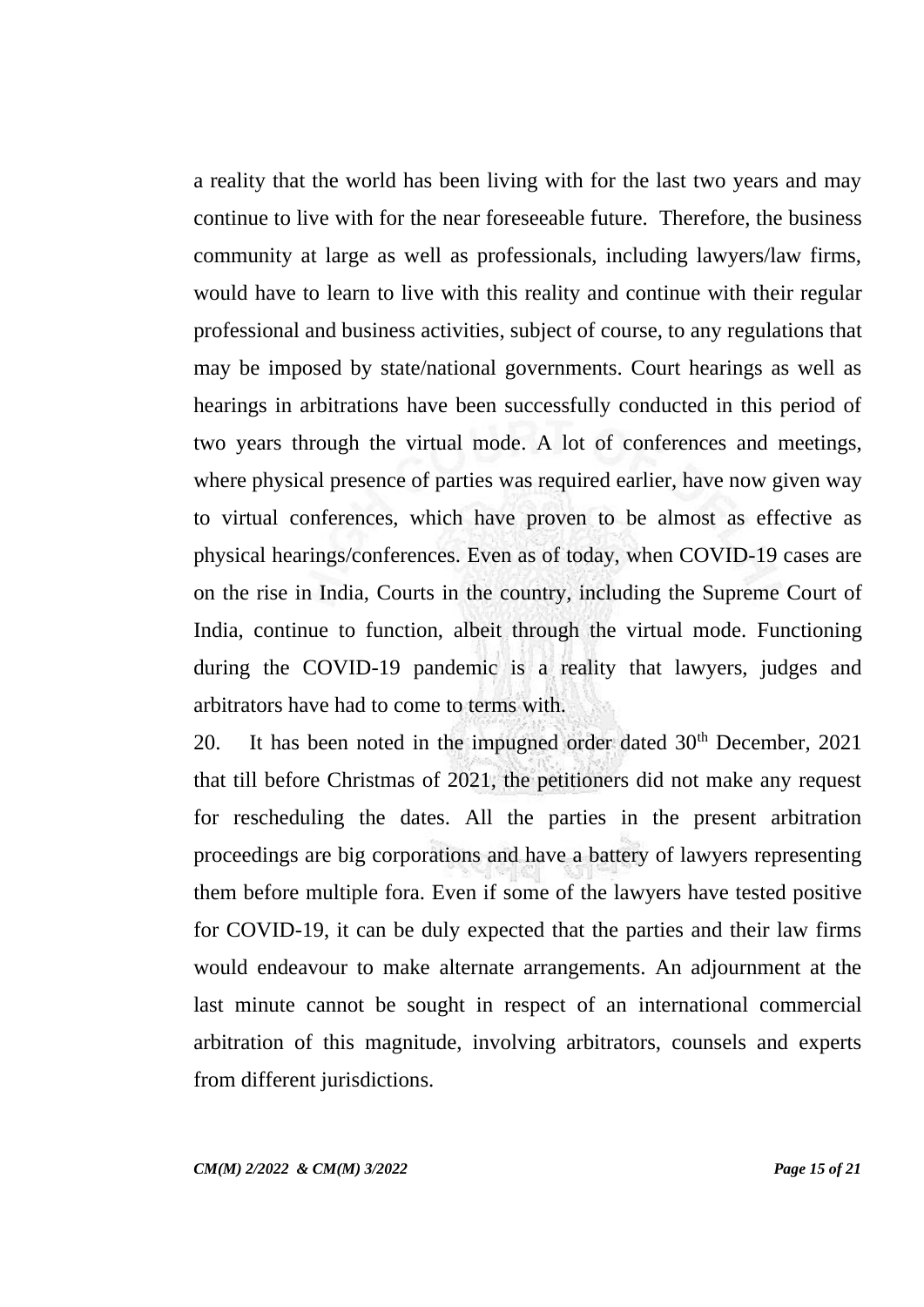21. Next, I shall consider the issue of jurisdiction - whether in exercise of jurisdiction under Article 227 of the Constitution of India, this Court can interfere with the impugned orders dated  $29<sup>th</sup>$  December,  $2021$  and  $30<sup>th</sup>$ December, 2021 passed by the Arbitral Tribunal, which are mere procedural orders.

22. Section 5 of the Arbitration and Conciliation Act states as follows:

*"5. Extent of judicial intervention.—Notwithstanding anything contained in any other law for the time being in force, in matters governed by this Part, no judicial authority shall intervene except where so provided in this Part."*

23. The judgment of the Supreme Court in *Deep Industries Limited Vs. Oil and Natural Gas Corporation Limited and Another*, (2020) 15 SCC 706, which deals with the scope of interference with arbitration proceedings in exercise of jurisdiction under Article 226/227 of the Constitution of India, may also be reproduced hereinbelow:

*"16. Most significant of all is the non obstante clause contained in Section 5 which states that notwithstanding anything contained in any other law, in matters that arise under Part I of the Arbitration Act, no judicial authority shall intervene except where so provided in this Part. Section 37 grants a constricted right of first appeal against certain judgments and orders and no others. Further, the statutory mandate also provides for one bite at the cherry, and interdicts a second appeal being filed [see Section 37(2) of the Act].* 

*17. This being the case, there is no doubt whatsoever that if petitions were to be filed under Articles 226/227 of the Constitution against orders passed in appeals under Section 37, the entire arbitral process would be derailed and would not come to fruition for many years. At the same time, we cannot forget that Article 227 is a constitutional provision which remains untouched by the non obstante clause of Section 5 of the Act. In these circumstances, what is important to note is that though petitions can be filed under*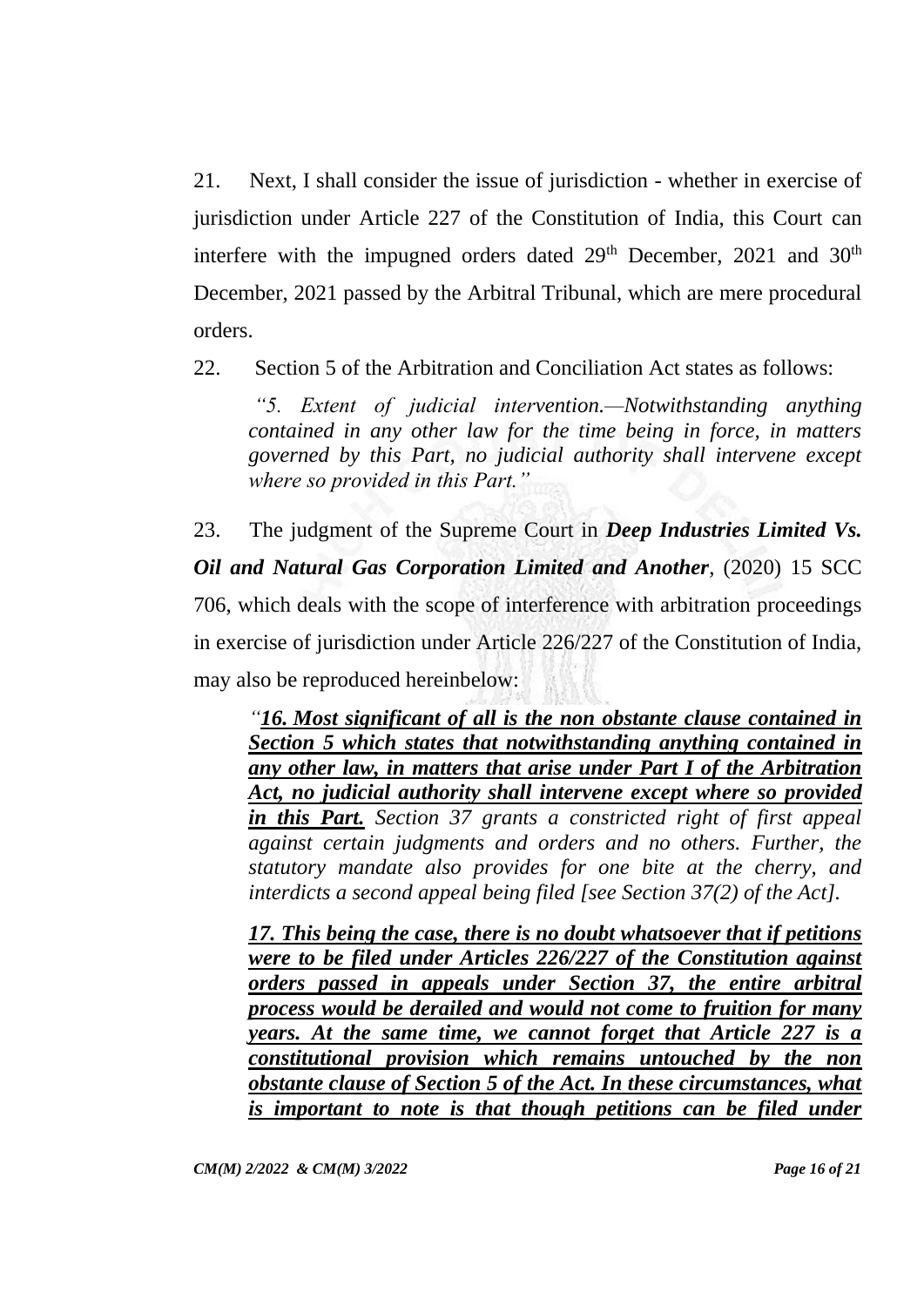*Article 227 against judgments allowing or dismissing first appeals under Section 37 of the Act, yet the High Court would be extremely circumspect in interfering with the same, taking into account the statutory policy as adumbrated by us hereinabove so that interference is restricted to orders that are passed which are patently lacking in inherent jurisdiction."*

24. Undoubtedly, in view of the fact that Article 227 of the Constitution of India is a constitutional remedy, there cannot be a complete bar to the petitions being filed under Article 227. However, as noted above, there is only a very small window for interference with orders passed by the Arbitral Tribunal while exercising jurisdiction under Article 227. The said window becomes even narrower where the orders passed by the Arbitral Tribunal are procedural in nature. Therefore, this window cannot be used for impugning case management orders passed by the Arbitral Tribunal, which are in the nature of procedural orders. Such orders are completely in the domain and discretion of the Arbitral Tribunal, and include orders relating to the scheduling of the arbitration proceedings or the order in which applications filed by the parties are to be considered or the timelines in relation to the arbitration proceedings. This Court, in exercise of jurisdiction under Article 227, cannot dictate to a duly constituted Arbitral Tribunal, the manner and the procedure of carrying out the arbitration proceedings.

25. Furthermore, in the judgment dated  $13<sup>th</sup>$  August, 2021 in CM(M) 525/2021 titled *Ambience Projects & Infrastructure Pvt. Ltd. Vs. Neeraj Bindal*, I have held that the Arbitration and Conciliation Act is a complete code in itself. The intent of the Arbitration and Conciliation Act is to ensure expeditious disposal of disputes between the parties and that there is minimum interference by the Courts with the arbitration proceedings. If the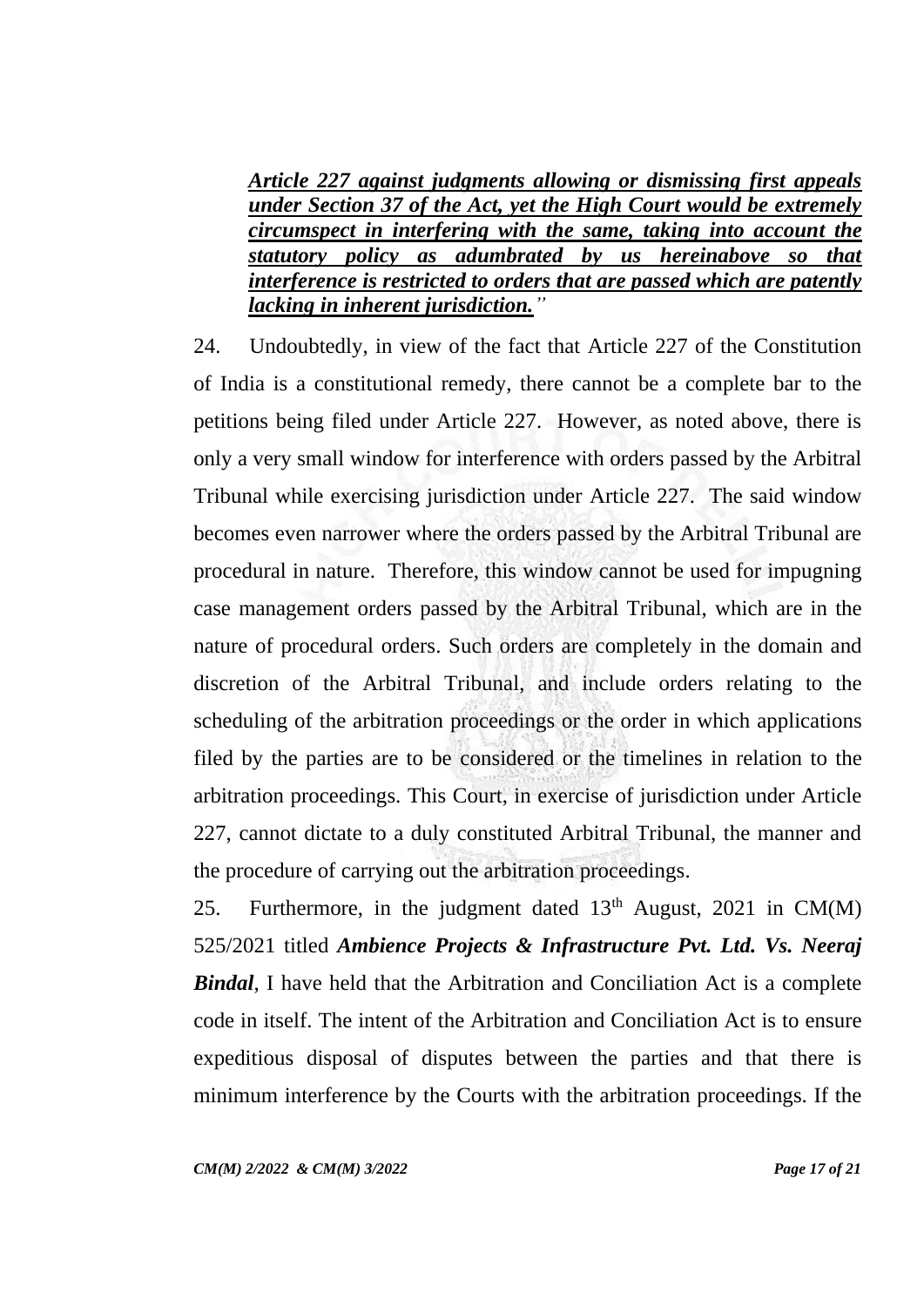parties are encouraged to approach the Court at every stage of the arbitration proceedings, the whole purpose of the arbitration would stand frustrated.

26. Under the provisions of the Arbitration and Conciliation Act, the Arbitral Tribunal is the sole master of the procedures. In this regard, reference may be made to Section 19 of the said Act, which is set out below:

*"19. Determination of rules of procedure.—*

# *[\(1\)](https://indiankanoon.org/doc/1427249/) The arbitral tribunal shall not be bound by the Code of Civil Procedure, 1908 (5 of 1908) or the Indian Evidence Act, 1872 (1 of 1872).*

*[\(2\)](https://indiankanoon.org/doc/1215958/) Subject to this Part, the parties are free to agree on the procedure to be followed by the arbitral tribunal in conducting its proceedings.*

# *[\(3\)](https://indiankanoon.org/doc/1266944/) Failing any agreement referred to in sub-section (2), the arbitral tribunal may, subject to this Part, conduct the proceedings in the manner it considers appropriate.*

*[\(4\)](https://indiankanoon.org/doc/606076/) The power of the arbitral tribunal under sub-section (3) includes the power to determine the admissibility, relevance, materiality and weight of any evidence."*

27. Reference herein may also be made to the decision of this Court in *Silor Associates SA Vs. Bharat Heavy Electrical Limited*, 2014 SCC OnLine Del 3407 [FAO(OS) No.370/2014 preferred whereagainst was dismissed on 1st September, 2014], followed by me in the judgment dated 28th October, 2021 in CM(M) 958/2021 titled *Telecommunication Consultants India Limited Vs. B.R. Sukale Construction*, wherein it has been held as follows:

*"19. There is nothing in the Act to contra indicate the existence of jurisdiction/power in the Tribunal to require the parties to produce documents, exhibits or other evidence, as the Arbitral Tribunal may determine. The aforesaid provision has the effect of vesting the Tribunal with much greater autonomy in the matter of regulating its*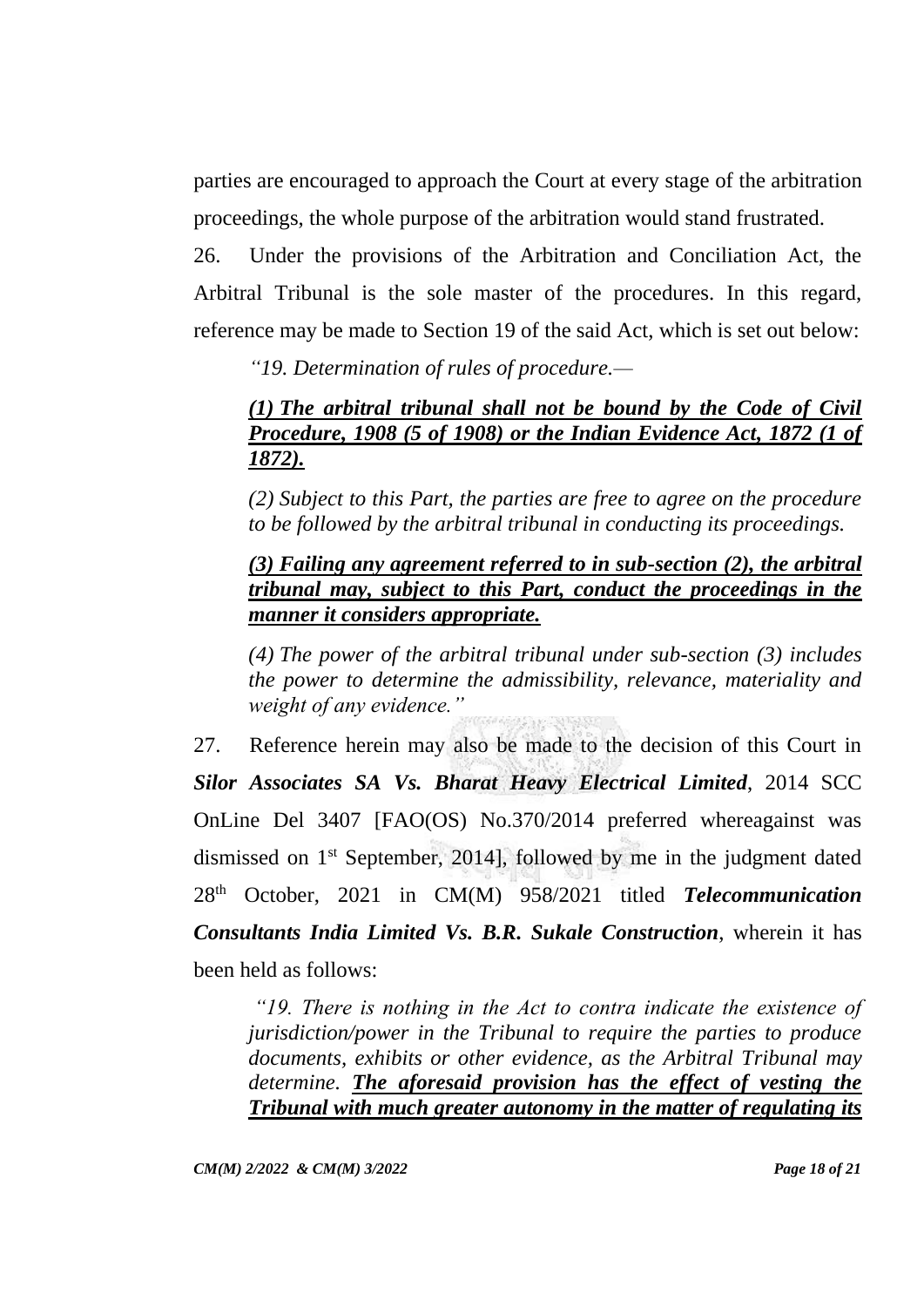*procedure for conduct of the arbitration proceedings, than that exercised by a civil court - which is bound by the rigour of the Code of Civil Procedure (CPC) and the Indian Evidence Act. The scheme contained in Section 19 of the Act is not to denude the Arbitral Tribunal of its power to regulate its procedure for effective and expeditious conduct of the arbitration proceedings in a transparent and fair manner. On the contrary, the legislative intent appears to be vest the Arbitral Tribunal with autonomy and flexibility in the matter of conduct of its proceedings so as to expedite the proceedings and cut the procedural wrangles witnessed in courts which are governed by the CPC and the Evidence Act.*

*20. The procedure that the Tribunal may adopt for conducting the proceedings need not be evolved by consensus of the parties. It is for the Tribunal to devise its own procedure, if the parties have themselves not evolved the procedure consensually under Section 19(2)."* 

28. The position that emerges from a reading of the above is that arbitrators have far greater flexibility in adopting procedure to conduct the arbitration proceedings as compared to the Civil Court. The Arbitral Tribunal is not bound by the procedure of the Code of Civil Procedure, 1908 or the Indian Evidence Act, 1872. This flexibility would also vest the discretion in the Arbitral Tribunal to decide the manner in which the proceedings are to be conducted, including the order in which the applications filed by the parties are to be considered. For this Court to interfere in the aforesaid issues would be violative of the autonomy vested in the Arbitral Tribunal.

29. Furthermore, in the judgment in *Surender Kumar Singhal and Others Vs. Arun Kumar Bhalotia and Others*, 2021 SCC OnLine Del 3708 [Special Leave Petition (Civil) No. 6171/2021 preferred whereagainst was dismissed on  $27<sup>th</sup>$  April, 2021], the scope of jurisdiction to be exercised by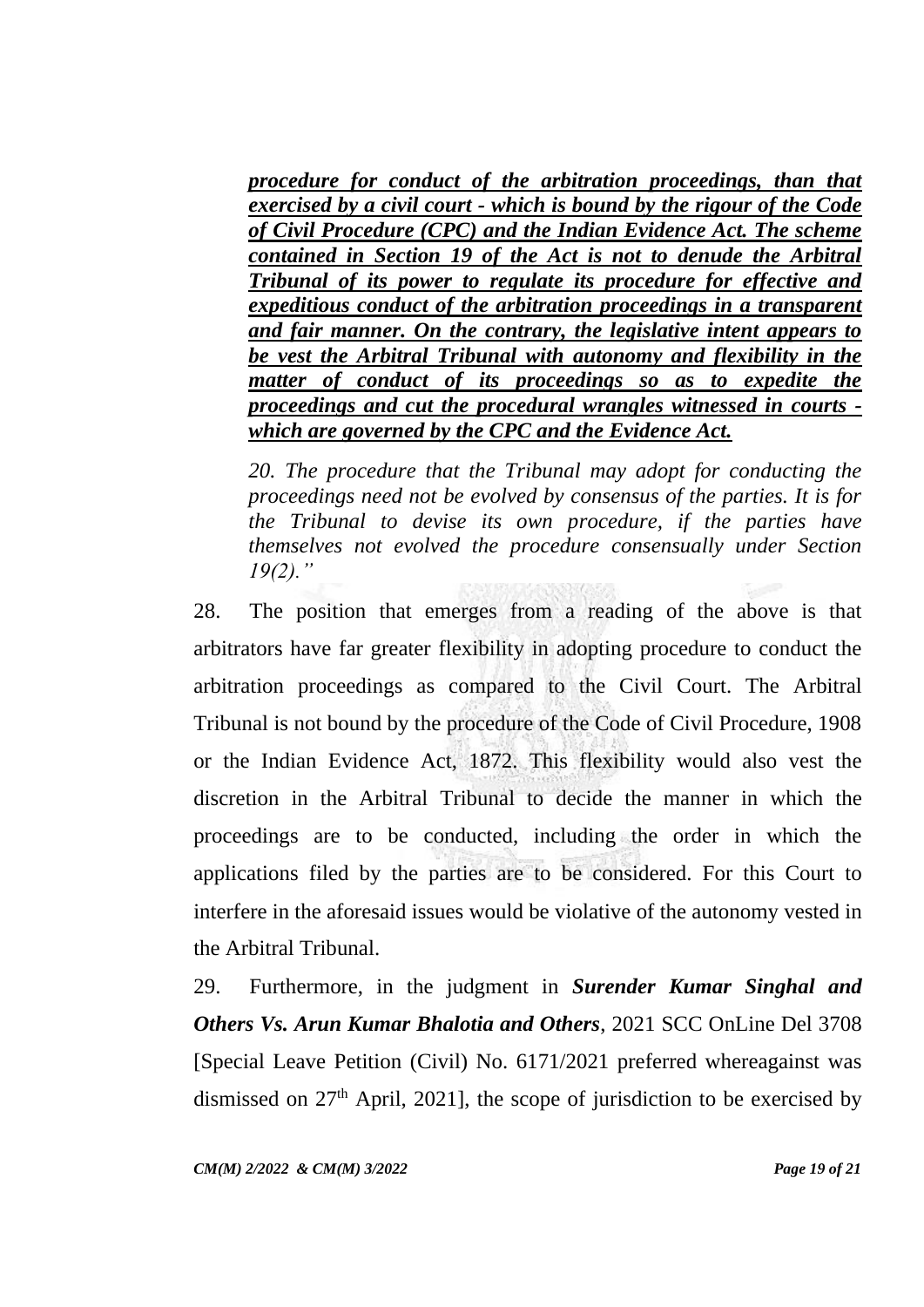the High Court under Article 226 and 227 of the Constitution of India in respect of proceedings arising under the Arbitration and Conciliation Act, has been elucidated by this Court as follows:

*"25. A perusal of the above-mentioned decisions, shows that the following principles are well settled, in respect of the scope of interference under Article 226/227 in challenges to orders by an arbitral tribunal including orders passed under Section 16 of the Act.*

*(i) An arbitral tribunal is a tribunal against which a petition under Article 226/227 would be maintainable;* 

*(ii) The non-obstante clause in section 5 of the Act does not apply in respect of exercise of powers under Article 227 which is a Constitutional provision;* 

*(iii) For interference under Article 226/227, there have to be 'exceptional circumstances';* 

*(iv) Though interference is permissible, unless and until the order is so perverse that it is patently lacking in inherent jurisdiction, the writ court would not interfere;* 

*(v) Interference is permissible only if the order is completely perverse i.e., that the perversity must stare in the face;* 

*(vi) High Courts ought to discourage litigation which necessarily interfere with the arbitral process;* 

*(vii) Excessive judicial interference in the arbitral process is not encouraged;* 

*(viii) It is prudent not to exercise jurisdiction under Article 226/227;* 

*(ix) The power should be exercised in 'exceptional rarity' or if there is 'bad faith' which is shown;*

*(x) Efficiency of the arbitral process ought not to be allowed to diminish and hence interdicting the arbitral process should be completely avoided. "*